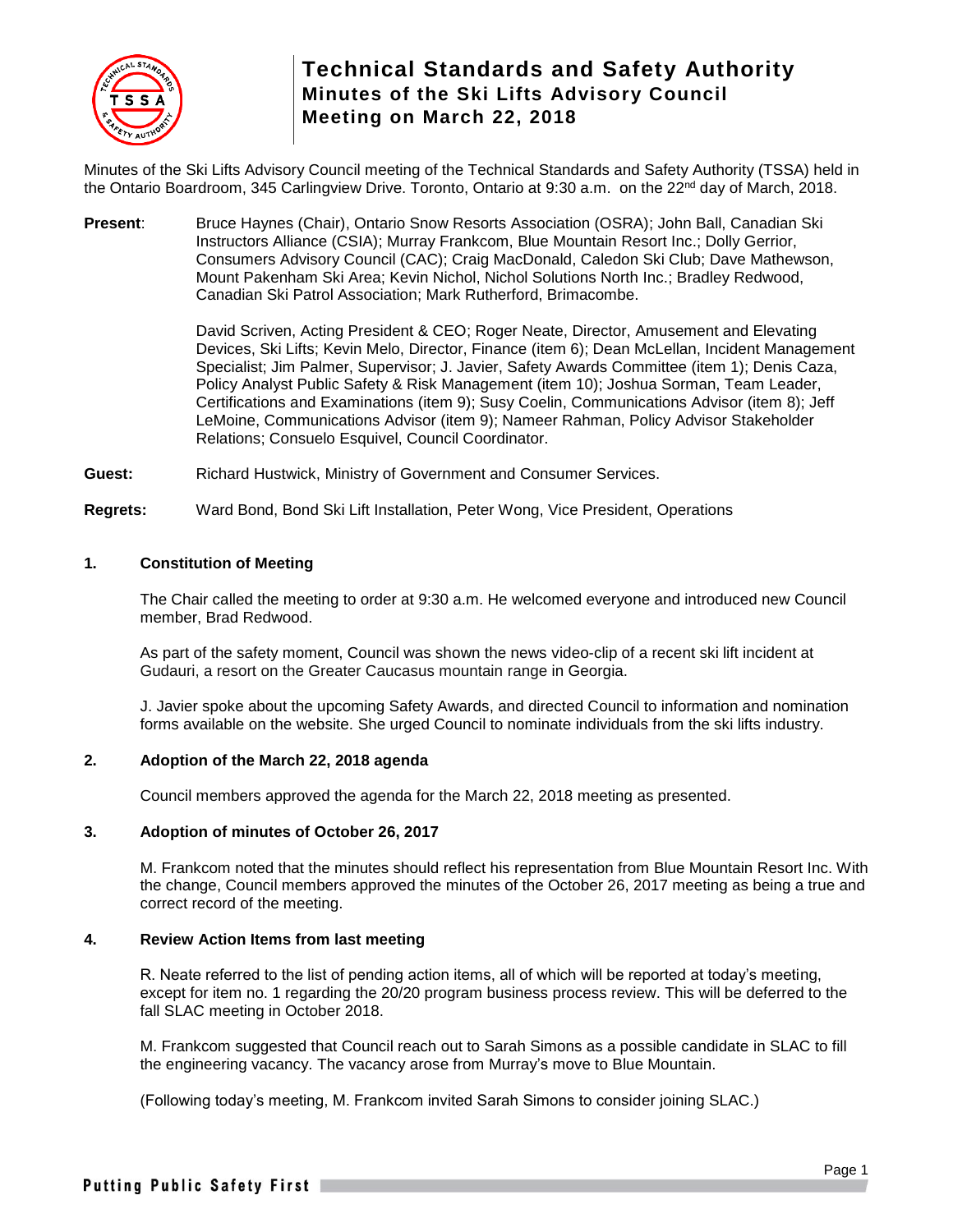

## **5. TSSA President and CEO's Update**

As part of the advanced materials for this meeting, members received the Acting President and CEO's report regarding TSSA's key activities over the last quarter, which was treated as read.

D. Scriven provided updates to the report.

- Bonnie Rose has been appointed President and CEO beginning April 4, 2018. He gave a brief background on her experience.
- The Auditor General of Ontario has commenced a Value for Money audit of TSSA beginning January 2018. He stressed that this is not a financial audit, but rather an audit focused on economy, efficiency, and effectiveness of TSSA's operations. The auditors have asked to meet with Council *in camera* following today's meeting.

### **6. FY 19 Fee Review**

K. Melo spoke to the item on behalf of Georgina Kossivas, Chief Financial Officer. He elaborated on the presentation slides on the fee review which were distributed to Council beforehand.

Fees of all programs will be reviewed in FY19, with a targeted implementation date of May 1, 2019. Prior to that, the review will entail consultation with various stakeholders, approval by the Board, and submission of a business case to the MGCS. Fee reviews have already been completed in recognition of regulatory changes to the Boilers and Pressure Vessels and the Upholstered and Stuffed Articles (pending Cabinet approval).

When evaluating the ski lifts fees, TSSA will look at our overall financial projections of the amusement devices, elevating devices, and ski lifts sectors collectively. The last fee change for ski lifts was introduced in May 2011 with fees frozen since that time as there has been no financial justification for an increase since then.

TSSA cannot provide projections at the present; however, as directed by the Memorandum of Understanding (MOU), fees are based on a cost recovery approach and collectively should reflect 3-year cost trends and a margin not to exceed 5 per cent. The MOU also requires that fee reviews include consultation with impacted stakeholders, including the advisory councils. More discussion on this will come forward at the next meeting.

### **7. Inspectors/Mechanics Training**

J. Palmer talked about the planned continuing education for mechanics and inspectors in the fall. He is in the process of asking inspectors for ideas on topics. He will have a better idea about the training course by the fall of 2018.

**Action:** J. Palmer to update Council on the training course for inspectors and mechanics at the next SLAC meeting in the fall.

## **8. Public Education**

a) Videos and Signage

S. Ceolin spoke to the item with a demonstration of the new video and Chair Lift signage. Council proffered compliments on the same – "the productions were very well done." There were a few suggestions which S. Ceolin noted.

TSSA will be sharing the signage with regulatory bodies across Canada. Individual logos can easily be tacked on. The Chair commented that collaboration by regulatory bodies nation-wide is important.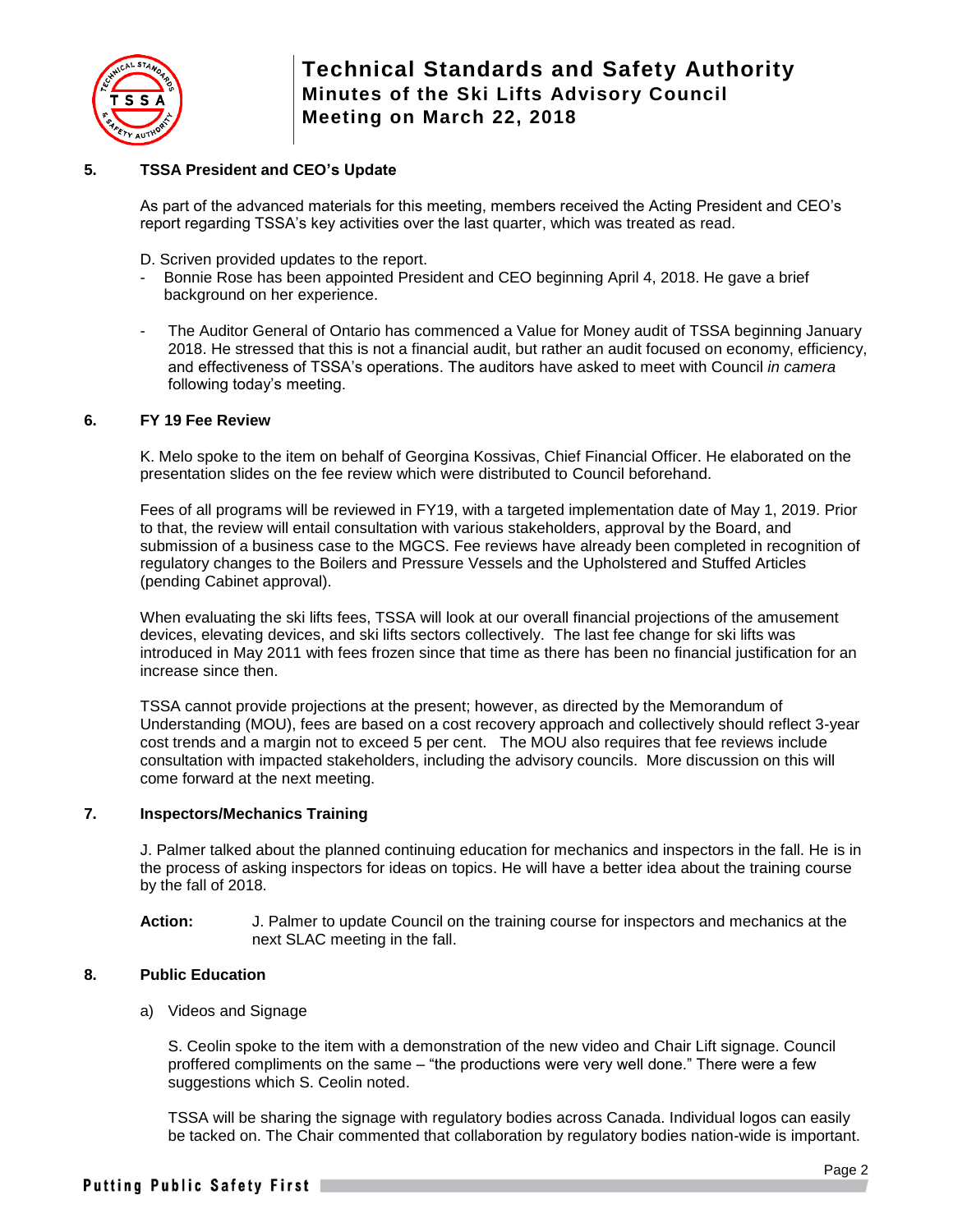

Referring to the video, S. Ceolin stated that it was designed for educational/instructional purposes. TSSA plans on formatting the film into vignettes for social media purposes. Council members commented that the film will be particularly helpful to schools and the Ski Patrol Association.

The Chair acknowledged support from Parachute Canada. He noted that the GRAVITY ski video, a combined Parachute Canada and Council initiative, was sponsored by TSSA. TSSA contributed towards production costs which enabled incorporation of TSSA's key ski safety messages in the video.

b) Operator Training

J. Palmer spoke to the item. He suggested the creation of training modules with various segments. Council members agreed that content should be vetted by the RRG.

**Action:** Mark Rutherford, Murray Frankcom, John Ball, Kevin Nichol will discuss ideas for operator training in June 2018.

## **9. Training and Certification Advisory Board (TCAB)**

a) Director's Order

J. Sorman spoke about the Director's Order (DO) pertaining to continuing education requirements. He thanked Kevin Nichol for his contributions. There will be a public consultation of the DO through April 9, followed by a 10-day review by the ministry, and a go-live following a 60-day posting by TSSA. If plans proceed, the DO should be ready by May.

The Chair was pleased to hear that the document can be made available at the Ontario Snow Resorts Association (OSRA)'s annual general meeting, where a training course is planned.

b) Communications Plan

J. LeMoine talked about an extensive communications plan for the release of the Director's Order. TSSA will use all forms of notification - regular mail, e-mail, and social media messaging, both inhouse and externally. TSSA will need the help of OSRA to get the word out. It was suggested to include a copy of John Ball's article "Getting with the Program" from saminfo.com.

## **10. Compliance reports – Ski Lifts incidents**

D. Caza elaborated on the presentation slides which were shared with Council in advance of the meeting. There were a number of questions which he addressed. Council suggested for future presentations to indicate the percentage of high risk orders.

**Action:** D. Caza will provide the percentage of High, Medium, and Low risk orders in future presentations.

### **11. Incident reporting – wording changes**

M. Frankcom shared his draft "TSSA Lift Restart Competent Person" guideline proposal which contains a flowchart of roles and responsibilities including Frequently Asked Questions. The guideline defines "capability" as an essential criteria in the operations of Ontario snow resorts. The definition would enable a Ski Area Operator to resume operations following a stoppage due to a non‐critical injury. The Legal Department is currently reviewing the guideline. It should be ready in the fall. Murray asked Council for comments so that the proposal can be improved.